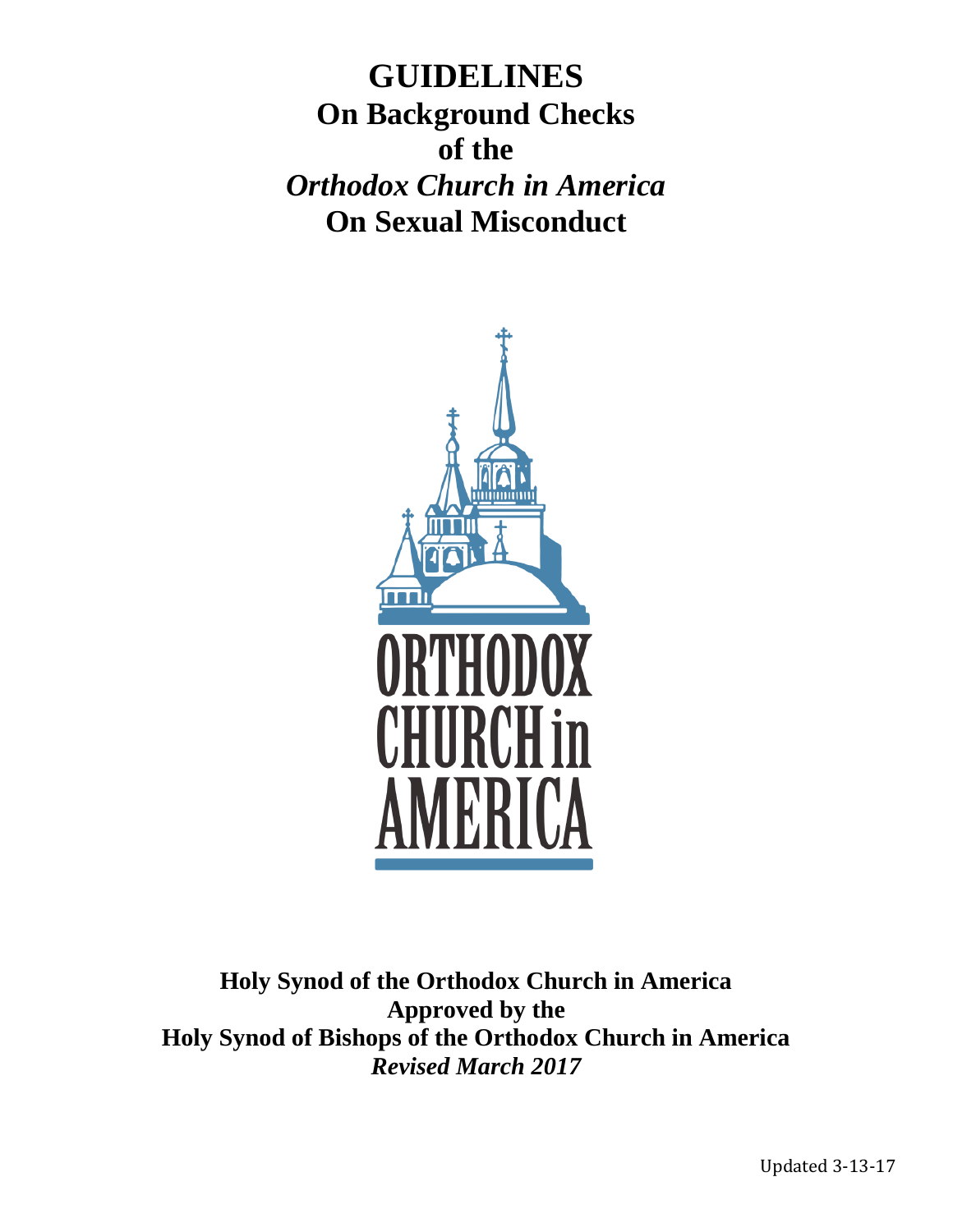# **GUIDELINES ON BACKGROUND CHECKS by THE HOLY SYNOD OF BISHOPS Revised March 2017**

As stated in the Policies, Standards, and Procedures (PSP) of the Orthodox Church in America on Sexual Misconduct, the screening of potential clergy, church employees, and volunteers is a requirement that ensures the safety of children in the church. Section 11.02 of the PSP, *Recruiting and Selecting Parish Volunteers Working with Youth*, outlines the screening process which includes an application, interview, references, criminal history background check, and training on sexual abuse prevention.

The following information is primarily concerned about the process of obtaining the "criminal history background check", hereafter referred to simply as "background check." Information on the details of the full screening process can be found in the Abbreviated PSP document on the OCA [website.](https://oca.org/about/sexual-misconduct)

## A. **Who is required to receive a background check?**

Ordained clergy (Bishops, Priests and Deacons) Minor Orders (Ordained and Blessed Subdeacons and Readers) Youth Workers (Church School Teachers, camp counselors, youth advisors / mentors, etc.) Paid Church employees Seminary Applicants Diaconal Program Applicants Candidates for Ordination

## **B. National Sex Offender Registry**

The following leadership positions are **not** required to undergo a full background check, however, they **must** be checked on the free [National Sex Offender Registry](http://www.nsopw.gov/) [\(http://www.nsopw.gov\)](http://www.nsopw.gov/). Anyone who appears on a sex offender registry **CANNOT** hold any position of leadership in the Church. These positions include but are not limited to:

Metropolitan Council Member\* Diocesan Council Member\* Parish Council Member\* Church Officer Choir Director Altar server (adult and teen)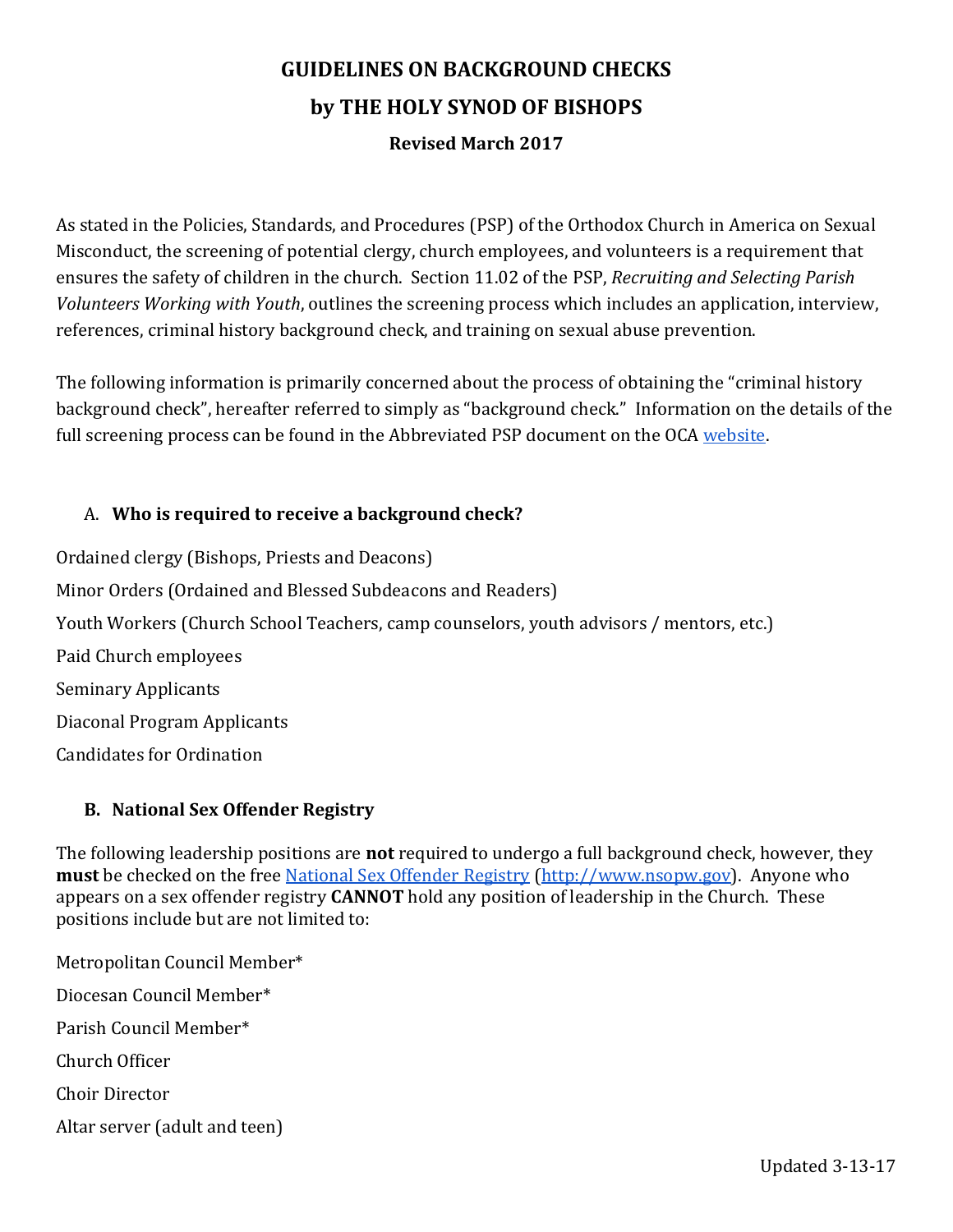\*Council members who are nominated should be checked on the National Sex Offender Registry **prior to** the voting process so as to avoid removal after appointment should a negative finding be discovered.

NOTE: Some Dioceses or parishes may require a full background check on the above positions.

It is incumbent upon parish rectors to conduct this check for parish council members, church officers, choir directors, and altar servers. The diocesan administrator should verify for Diocesan Council members. And, the Office of the Metropolitan should ensure Metropolitan Council members are not on the sex offender registry.

# C. **Who should obtain the background check?**

The Holy Synod of Bishops of the Orthodox Church in America approved in late 2016 the centralizing of the background check process. This transition will take place gradually over the next several months. Each diocese will designate an administrator<sup>\*</sup> to process background checks for all ordained clergy, minor orders, youth volunteers, church employees and other volunteers. **Local parish rectors, however, will still be responsible for ensuring volunteers and employees fill out a paper application, checking references, and conducting interviews as necessary (see [Youth Volunteer](https://oca.org/about/sexual-misconduct)  [Application Packet\)](https://oca.org/about/sexual-misconduct).** 

The diocesan background check administrator will work directly with parish rectors to obtain the names of all those required to have a background check. Once obtained, the applicant will receive instructions from the diocesan administrator on how to submit their personal information on a secure website. Prior to conducting a background check, permission will be obtained from the prospective employee or volunteer.

In cases of seminary and diaconal program **applicants**, the institution or program director shall obtain the check. In cases of seminarians who are petitioning for ordination **prior to graduation**, the OCA central administrator will obtain the background check with the approval of the institution. Once the seminarian has graduated and left seminary, however, and is seeking ordination, the Ruling Bishop/diocesan administrator must obtain the check.

The Office of the Metropolitan shall obtain the check on all heads of institutions (Deans and Chancellors) as well as stavropegial monasteries (Abbots).

\*see table in section D

# **D. Which company do we use to run a background check?**

By the end of 2017, all dioceses will have begun the transition to using the company [Protect My Ministry](http://www.protectmyministry.com/) (PMM). By December 2018, background checks for all OCA parishes will be processed through PMM via the diocesan administrator. Each Diocese will be introduced to the new system over the next several months. The schedule is as follows:

| <b>Diocese</b> | Phase in date | Diocesan Administrator       |
|----------------|---------------|------------------------------|
| Stavropegial   | In process    | Fr. Eric Tosi egtosi@oca.org |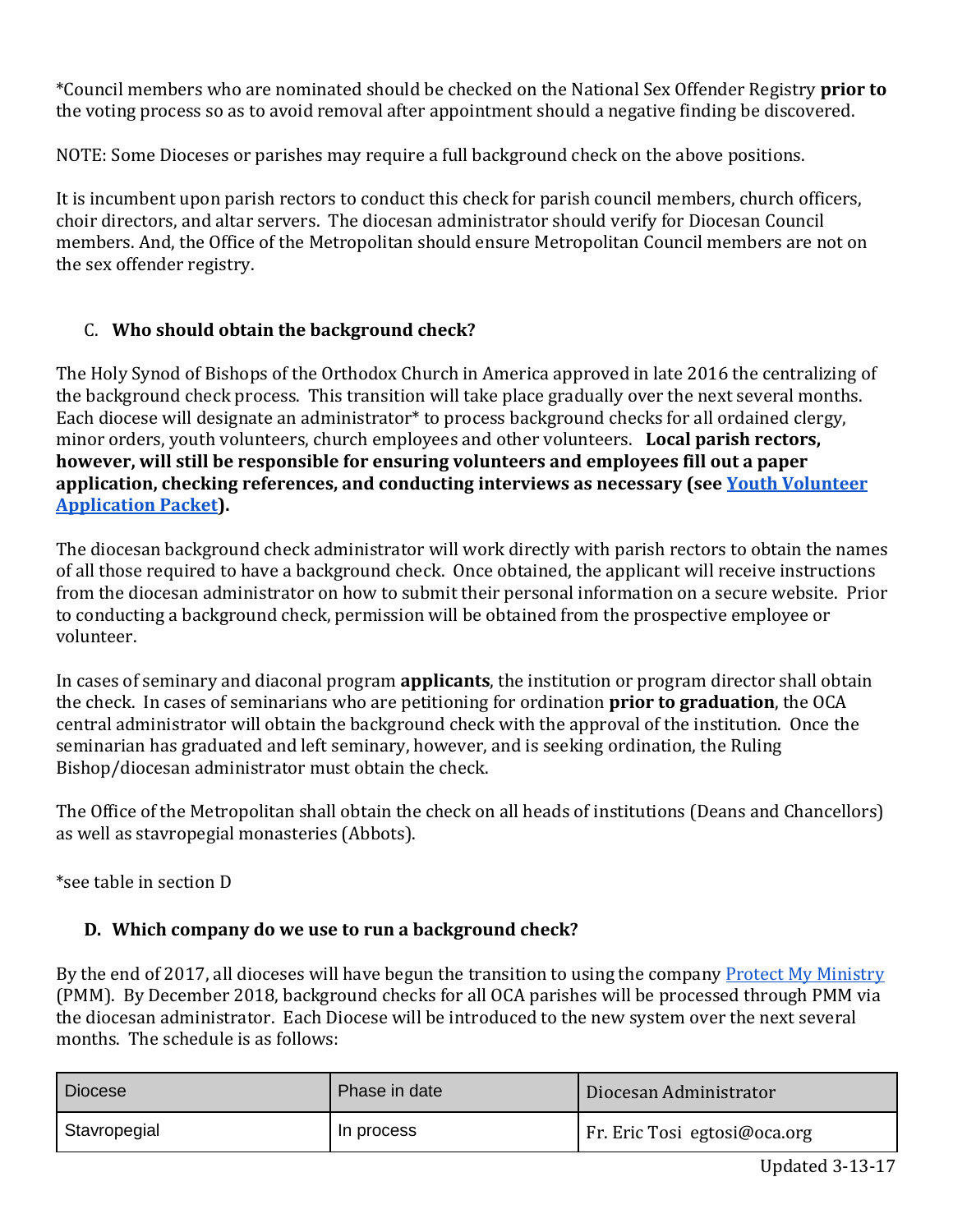|                                 |                           | Cindy Heise cheise@oca.org                                |
|---------------------------------|---------------------------|-----------------------------------------------------------|
| Diocese of New England          | Completed - December 2016 | David Zavednak<br>dzaved@comcast.net                      |
| Albanian Archdiocese            | Completed - December 2016 | Fr. Mark Doku<br>mdoku123@gmail.com                       |
| Romanian Archdiocese*           | Completed - December 2016 | Fr. David Oancea<br>doancea@roea.org                      |
| Diocese of the Midwest          | Completed - February 2017 | Philip Sokolov<br>chancery@domoca.org                     |
| Diocese of NY/NJ                | Completed - February 2017 | Fr. Leonid Schmidt<br>leonid.schmidt@christthesaviour.org |
| Archdiocese of Washington DC    | April 2017                | TBD                                                       |
| Diocese of Western Pennsylvania | May 2017                  | <b>TBD</b>                                                |
| Diocese of Eastern Pennsylvania | <b>June 2017</b>          | <b>TBD</b>                                                |
| Bulgarian Diocese*              | <b>July 2017</b>          | <b>TBD</b>                                                |
| Diocese of the South            | August 2017               | <b>TBD</b>                                                |
| Diocese of the West             | September 2017            | Fr. Andrew Smith<br>chancery@dowoca.org                   |
| Diocese of Alaska               | November 2017             | <b>TBD</b>                                                |
| Archdiocese of Canada**         |                           |                                                           |
| Diocese of Mexico**             |                           |                                                           |

\*Parishes under the Romanian and Bulgarian Dioceses that are located in Canada will be an exception to using Protect My Ministry.

\*\*The Dioceses of Canada and Mexico will likely remain exceptions to the centralizing of this process for geographical reasons. However, a process for ensuring compliance in those countries are in development.

## **E. Where should background check documents be stored?**

Protect My Ministry provides electronic storage of background checks so it is no longer necessary to keep a hard copy on file. However, other documents related to an individual's file (paper application, interview notes, reference checks, etc.) are to be stored **confidentially and securely** by the local rector at the parish.